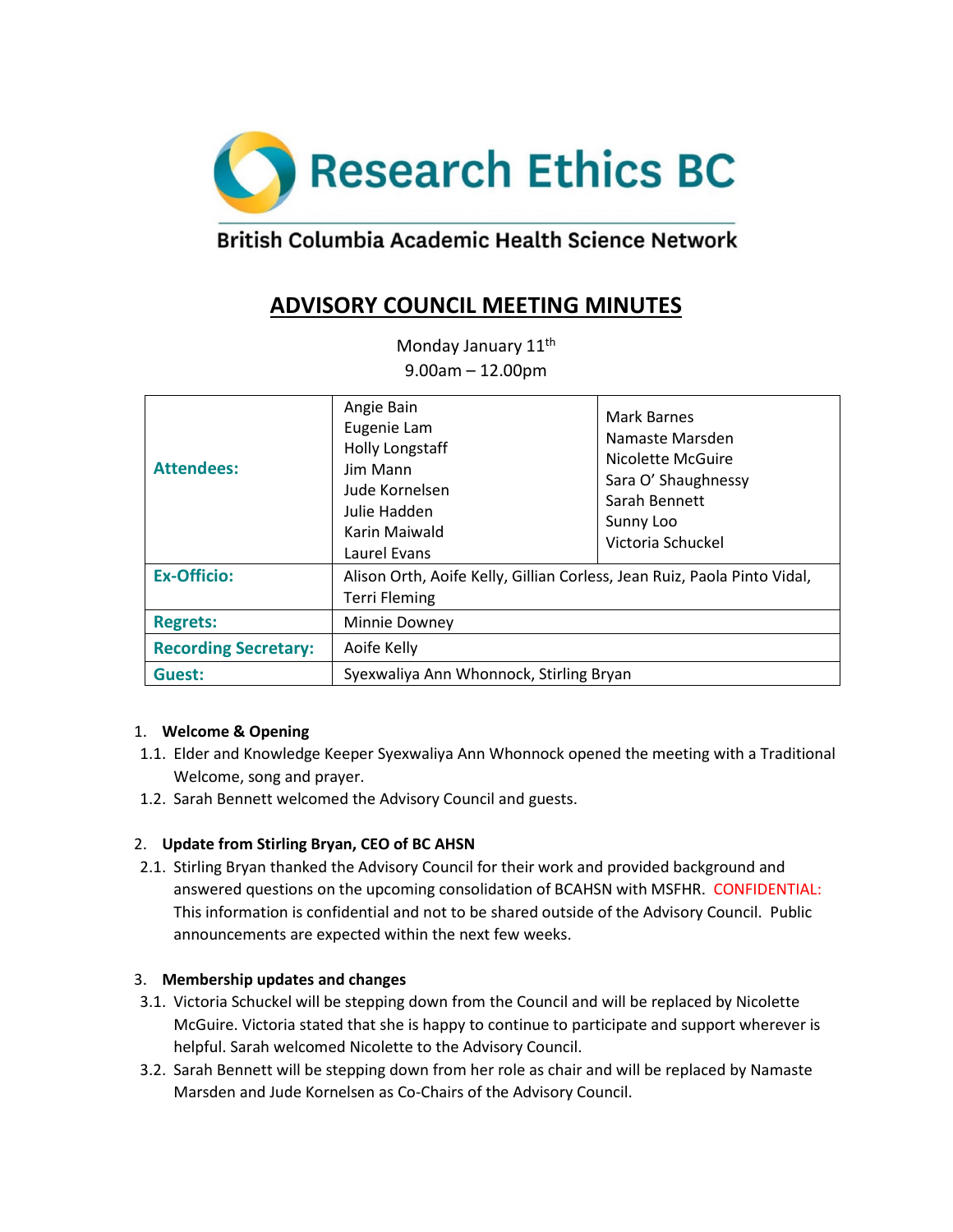- 3.3. Namaste thanked the Advisory Council for their support and provided her background. Namaste stated that her goals as Co-Chair are ensuring broad perspectives, including those of research participants, patients, communities, elders and knowledge keepers, and stated hopes that at the end of her term with Jude, the Council would be transitioning to a Co-Chair from the community and patient sectors.
- 3.4. Jude Kornelsen also thanked the Advisory Council and provided her background. Jude noted that she is excited to facilitate provincial discussions on the conduct of ethical research and creating a supportive context for researchers.

## 4. **Approval of minutes**

- 4.1. Sarah Bennett reviewed the outstanding items from the minutes.
	- 4.1.1.Terms of Reference
		- The draft terms of reference have been reviewed by Co-Chairs.
		- Updated draft will go to Council for approval.
	- 4.1.2.Client/Researcher Satisfaction Survey
		- To be part of Priority Setting discussion
	- 4.1.3.Revision of Reciprocity Agreement
		- Revision is underway.
		- Has been with UBC Legal, is now with Interior Health for their initial input as a non-UBC-affiliated REB and a Health Authority.
- 4.2. The minutes were approved.

## 5. **Priority Discussion**

- 5.1 Sarah Bennett and Terri Fleming presented background on Priority Setting, including a Budget and Operations Timeline. These slides were included in the agenda in the meeting package.
- 5.2 There was a discussion about differentiating where REBC has a mandate (directive) role vs a support (advocacy) role.
	- Laurel Evans stated there is a need to be wary of mission creep.
	- Laurel suggested that Indigenous research ethics & privacy are areas where REBC should hold a more supportive role.
	- Laurel stated that in her opinion returning results to participants should be a more directive role.
		- REBC has been working with CTBC's working group on this issue and progress on this will be presented at CTBC Conference.
		- Terri will be bringing this up with REBA Meeting group.
	- Laurel also brought up another directive role that it would be beneficial for REBC to be involved in BC guidance for SOPs for Clinical REB review and Behavioural REB review and to dedicate resources for province-wide SOPs.
	- Sunny Loo asked what influences where we should we be in support role vs. mandate role. In some areas we should be in a support role because of lack of expertise e.g. privacy, whereas in Indigenous research ethics it is because it is not REBC's place to dictate what is needed in this area.
	- Victoria suggested organizing these priorities based on the key audience that are impacted.
		- Research participants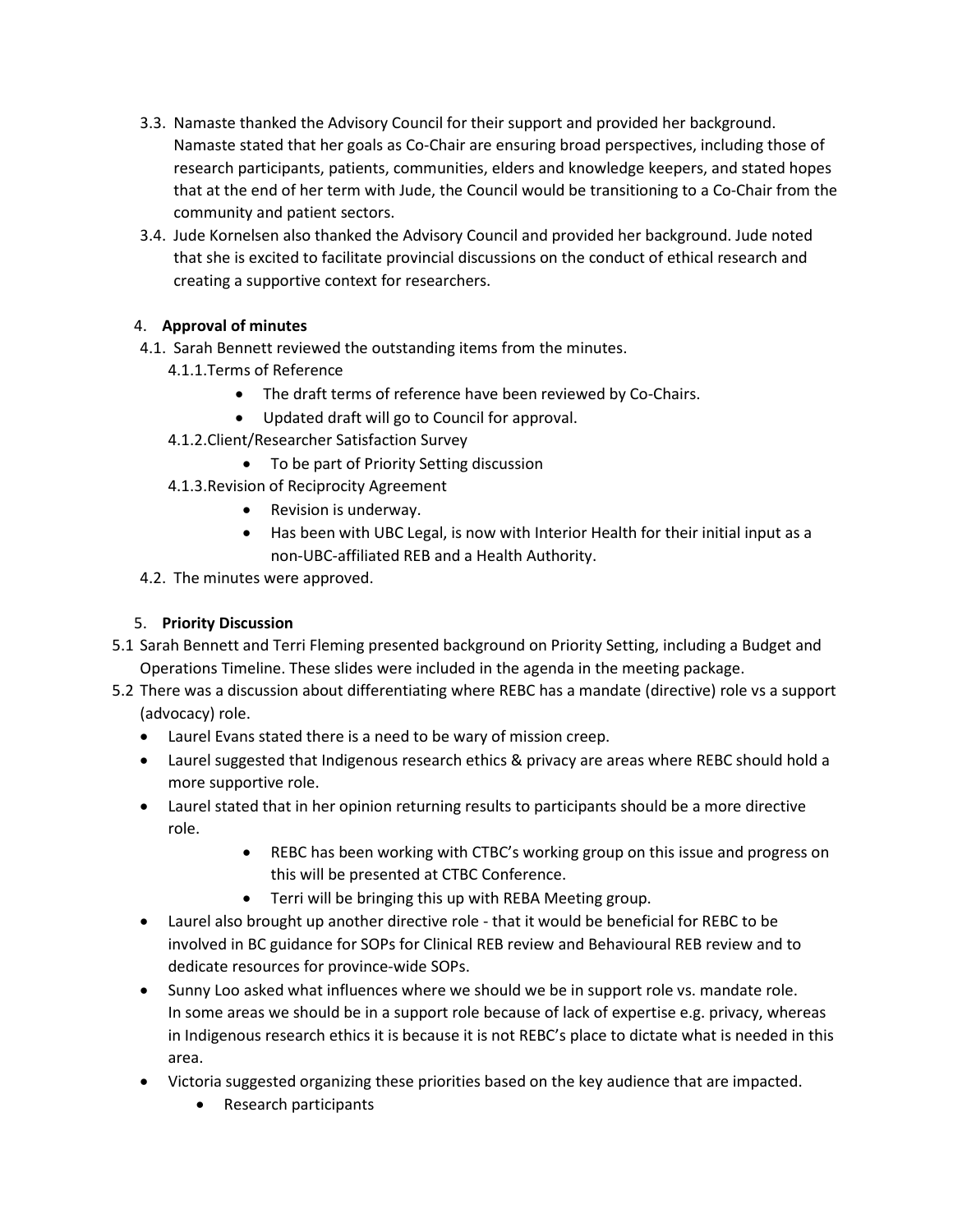- Institutions
- System level
- Jude Kornelsen suggested discussing what may be missing from the diagram (slides, page 5) and making some adjustments to the framework.
- Jude also noted that ethics of engagement is wider than just Indigenous research ethics.

#### 5.3 **Privacy**

- Terri provided background that during the COVID-19 pandemic the duplication of effort between institutions on privacy reviews caused some difficulties with research studies being moved forward.
- Terri, Holly and Laurel were involved in drafting some advice and recommendations with regards to privacy reviews.
- This became a briefing note that has been supplied by the COR-TF to Ministry representatives and has been directed to a department that has links to privacy departments in Health Authorities.
- As Research Ethics is the first port of call for researchers, these issues often get brought to Research Ethics when their study has not progressed for reasons to do with institutional approval.
- Terri stated that her perspective in providing these recommendations is that Research Ethics has already worked through some of this process of improving and streamlining, so some of the lessons that were learned during that process could be applied to help to refine and streamline other processes such as privacy.
- Sara O' Shaughnessy suggested that we need a consistent approach to REB review & privacy so that we're not causing unnecessary barriers.
- Holly brought up that based on Section 35 requirements, what the REBs do is already covered by FIPPA, so extra privacy reviews are unnecessary.
- Terri suggested that herself, Laurel and Holly are part of the COR-TF meeting, and will ask for feedback on briefing note, stating that there is a call from the REBC Advisory Council to find consistency of approach between the institutions with regards to ethics and privacy, whether they are separate or they are integral.
- Terri is creating a report of studies that were stalled due to privacy issues.
- Victoria will discuss the Briefing Note at meeting later today with Mary Ackenhusen to find out its status. Victoria will follow up with Terri regarding this.

#### **5.4 Data**

- Jude brought up the subject of streamlining data access where is REBC positioned? Is this in an advocacy/support role? To actualize the mandate of learning health system.
- Victoria noted that there needs to be provincial work related to the health data platform, which needs to include each of the health authorities having similar interpretations of privacy and access.
- This platform has to deliver to researchers, so there may be some connections here.
- Jude asked whether there is a statement about timely access to data in BC? Suggestion to have a conversation with Shirley Wong to ask about commitment to data access, what will be done in 2021 to advance this, and how we ca work with you.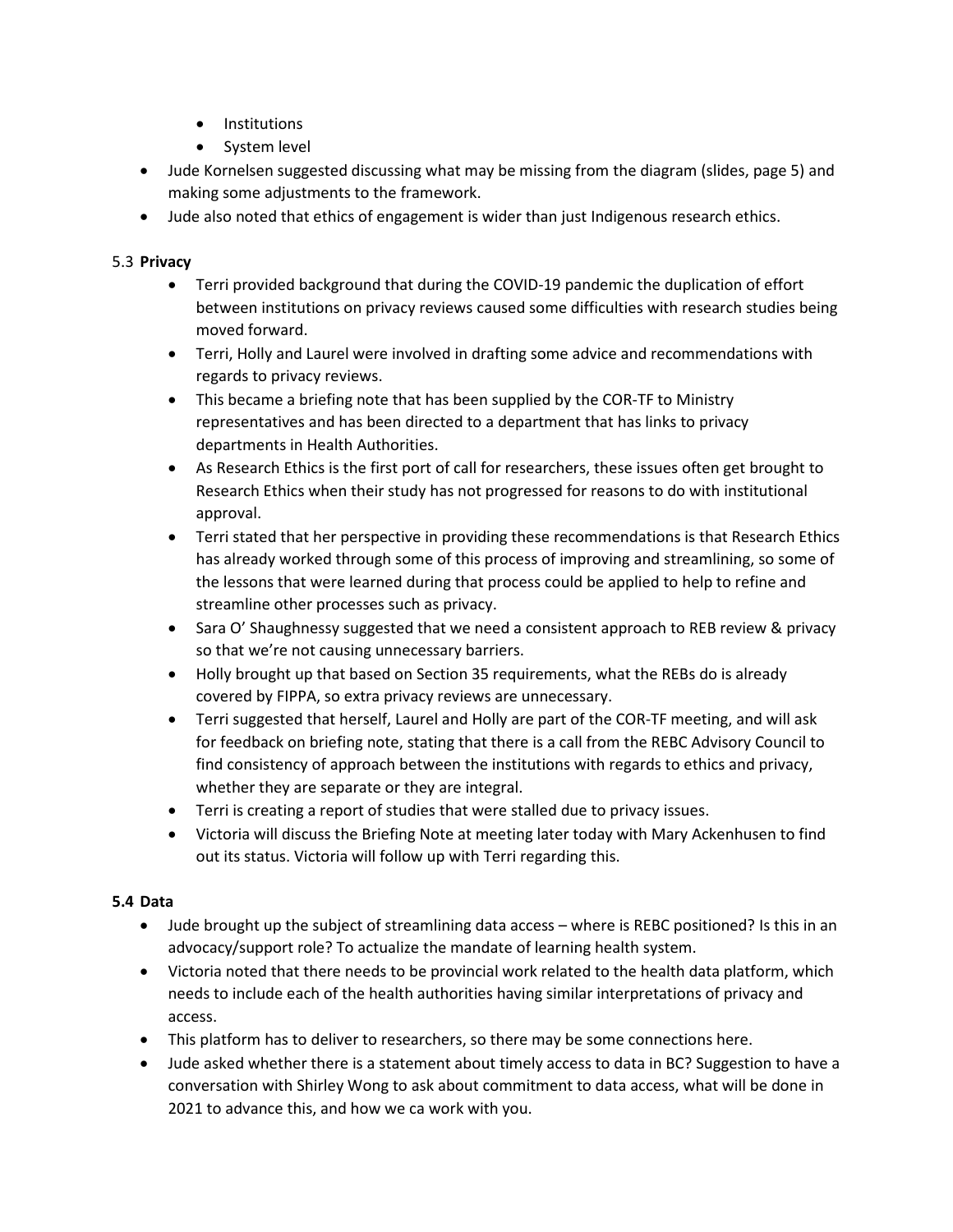Terri mentioned SPOR Phase 2: Overlap & alignment – REBC & CTBC working with Support Unit

## 5.5 **Non-research ethical oversight**

- Terri provided some background on non-research ethical oversight as an area where people have relied on research ethics boards to tell them if their study requires research ethics review, if it is quality improvement (QI), or if it is research under the TCPS2 definitions.
- QI oversight is based at institutional in the province.
- Jean Ruiz said the different interpretations on the line between what is or isn't research could be streamlined/standardized across institutions.
- Terri brought up a resource from Alberta called the ARECCI Ethics Screening Tool, which assists in determining whether a project requires research ethics review or not, and also provides tools to develop skills when looking for the ethical implications of a project, even if it doesn't require formal REB review.
- This project is being revised and they with to collaborate with BC on a future tool.
- Sara O' Shaughnessy brought up the issue of capacity, especially in health authorities: even if QA/QI projects do not fall under the purview of REBs, these issues are still being brought to REBs.
- Jean agreed with this, as QA/QI projects can potentially double submissions coming to REBs. A province-wide unifying mandate that attempts to define this could be helpful.
- Holly agreed and noted that multidisciplinary QI teams have specific expertise that REBs do not have (and vice-versa).
- Laurel highlighted the nuances between when it's a health authority quality assurance improvement vs a behavioral quality improvement project that's being done e.g., within the Faculty of business at UBC. Laurel said she had doubts that a checklist tool would work without context and input from a person with experience.
- Holly brought up the PHSA sorter tool that acts as a conversation starter that can point researchers in the right direction. Holly is currently doing an evaluation of the tool and can share this date with the Council.
- Eugenie brought the fact that many grad students are health professionals, and they look to the REB for the determination.
- Namaste told the Council that FNHA developed a screening tool and did a literature review. They found that REBS were looking at projects as QI but there was a clear new intervention, data collection and intent to publish. Standardization is needed especially as it relates to consent.
- Sarah summarized that there is an appetite for creating consensus across the province on this issue and that it would fall under the mandate of REBC and should be considered a priority for 2021.

#### **5.6 Clinical trials review model**

- Terri said that a pilot model for a harmonized clinical trials review using the PREP/RISe system is in place and needs to be reviewed to determine its effectiveness and if improvements can be made to the process.
- Sara O mentioned issue around education on how to use PREP for these sites and ensuring it is being done in a way that supports sites to be as compliant as possible.